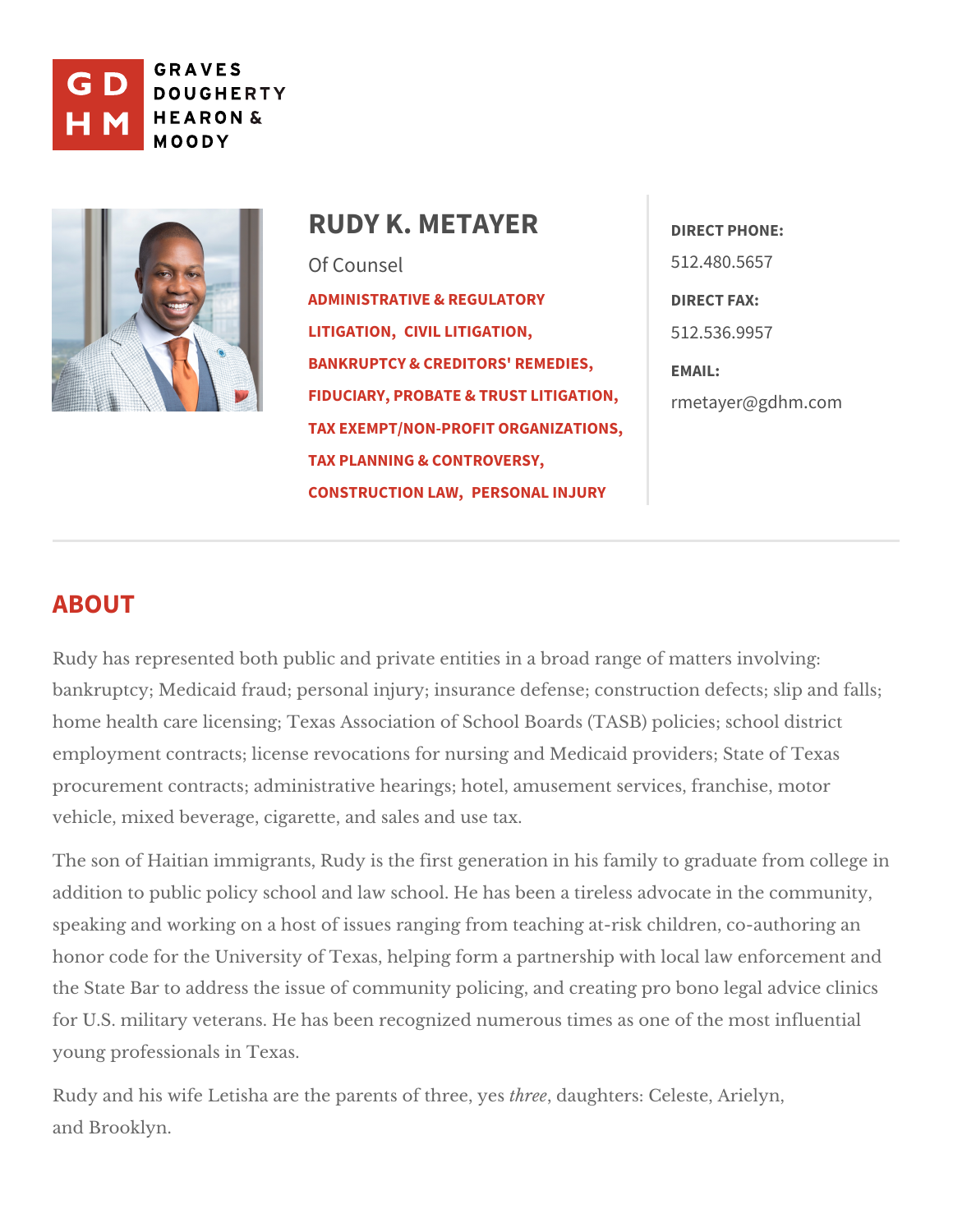### **PROFESSIONAL QUALIFICATIONS**

- Admitted: Texas, 2006
- Education: University of Texas School of Law (J.D., 2006); University of Texas LBJ School of Public Affairs (MPAff, 2016); University of Texas at Austin (B.A., 2003)

## **PROFESSIONAL AND COMMUNITY AFFILIATIONS**

- 100 Black Men of Austin
- African American Lawyers Section (AALS) of State Bar of Texas, former Chair
- Austin Bar Association
- Austin Black Lawyers Association
- Austin FC Community Advisory Committee
- Anti-Defamation League (ADL)
- Board of Disciplinary Appeals (Texas Supreme Court)
- Capitol Area Metropolitan Planning Organization (CAMPO)
- Community Action Network (CAN)
- City of Pflugerville, Councilmember Place 4
- Greater Austin Black Chamber of Commerce
- Lonestar Circle of Care
- National Institute of Trial Advocacy
- Rotary Club
- Texas Bar Fellow
- Texas Black Caucus Foundation, President and Executive Director
- Texas Young Lawyers Association

### **AWARDS AND HONORS**

- African American Lawyers Section Trailblazer Award, 2022
- Austin Black Business Journal's Most Influential Attorneys, 2021
- Austin Black Business Journal's Most Influential Elected Official
- Austin Monthly's 2021 "Top Attorneys"
- Austin Under 40 award: Civics, Government & Public Affairs
- Austin Young Lawyers Association Outstanding Young Leader
- Diocese of Austin Young Professionals
- Health and Human Services Executive Leadership Academy